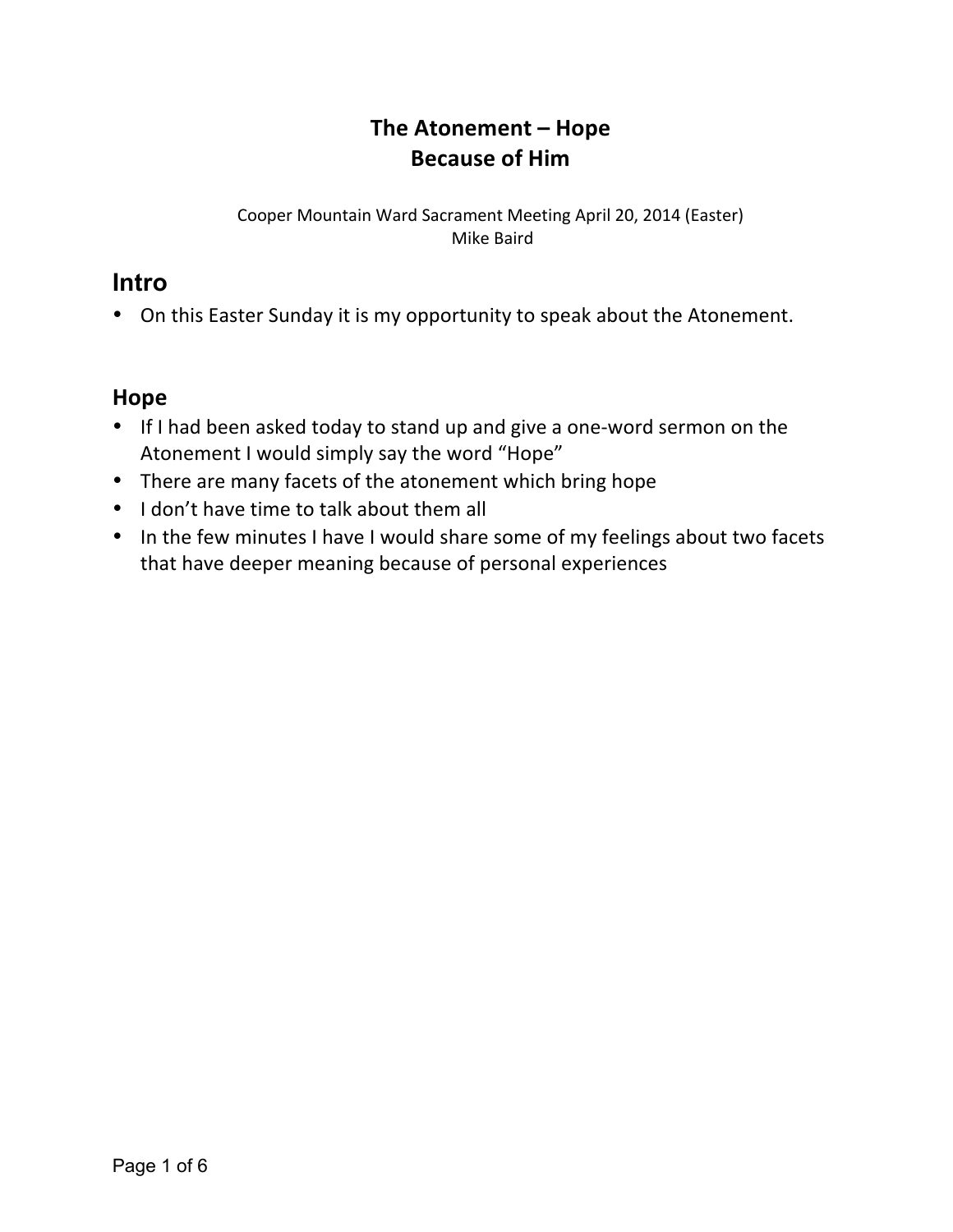## **Hope in the resurrection**

- Job asked that age old question that confronts us all "If a man die, shall he live again" (Job  $14:14$ )
- We know that because of Christ we all shall live again
- Alma  $42:23$ 
	- "the atonement bringeth to pass the resurrection of the dead"
	- Resurrection is a gift to all regardless
- This became very personal to me when for the first time with the death of my mother I came face to face with that question  $-$  will I see her again?
- My mother passed away a little over 1 year ago
	- It was my mother who taught me faith as a young boy
	- Much of who I am today I attribute to my mother's influence
	- She was still teaching me about faith as she was facing her immanent passing to the other side.
	- My mother had cancer and about the time it was clear that her days left were few I would visit her and we would talk about many things
		- Her faith was burning just as bright as it ever was and was reflected in the things she would say to me
		- $\bullet$  Her faith in the afterlife
			- That she was going to meet her loved ones
			- We agreed that she would greet our Norwegian ancestors for me
			- That we would be together again
		- I am grateful for the hope that my faith in the Atonement gives me that one day I'll be with my mother again
		- Because of that hope while there is sorrow in the parting with her, death has no sting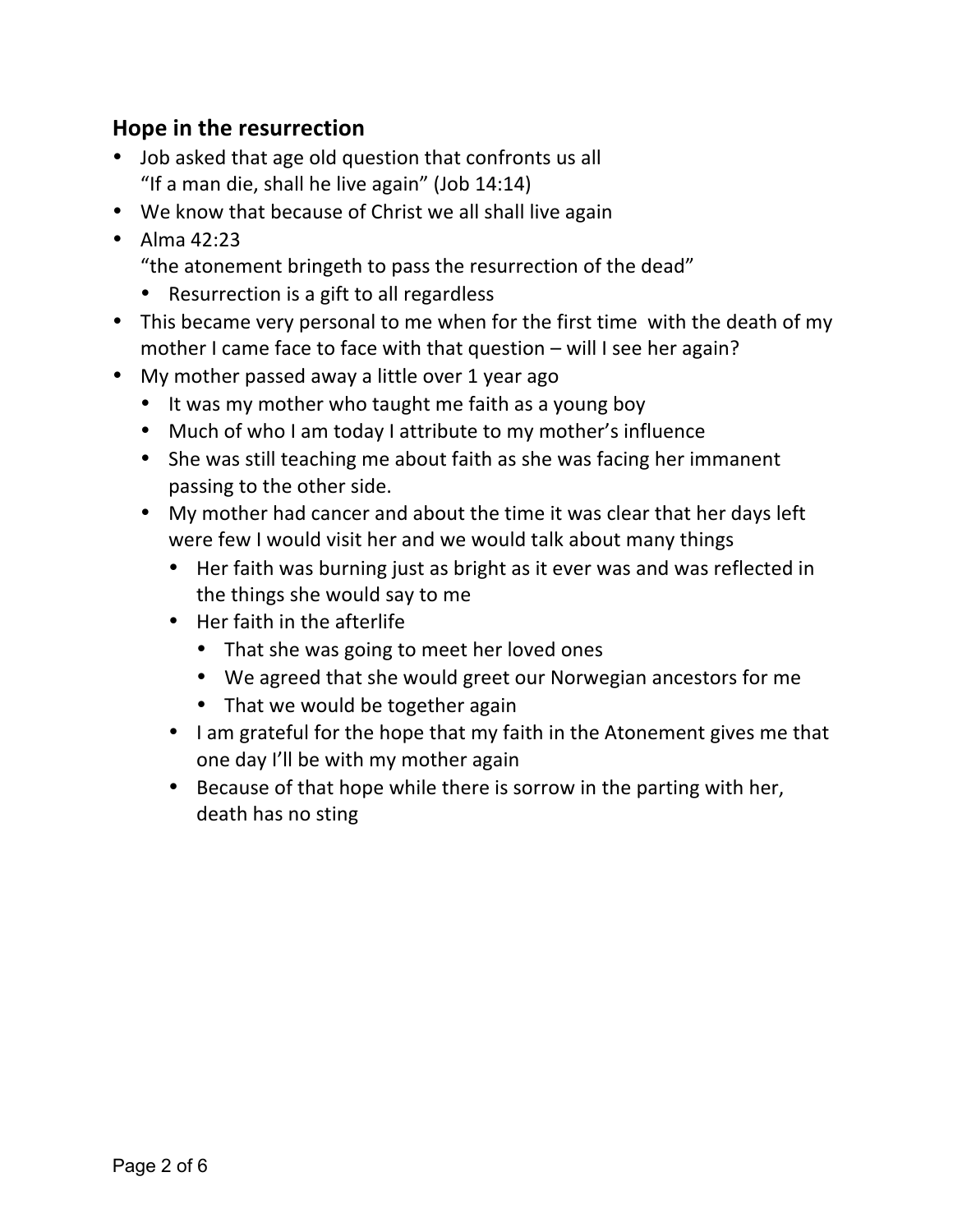## **Hope when things are broken**

- Another hope provided us by the atonement is when things in our lives are broken
- Joseph B Wirthlin

"Each of us will have … those days when the universe itself seems shattered and the shards of our world lie littered about us in pieces. We all will experience those broken times when it seems we can never be put together again. " ("Sunday Will Come," *Ensign*, Nov 2006, 28–30)

- We may feel this way because of the loss of a loved one
- We may feel this way because we don't feel that we can measure up and perhaps never can measure up
- We may feel this way because we have been wronged most horribly
- We may feel this way because of hurtful words of another
- We may feel this way because of tragedy
- Perhaps we contemplate our future and wonder if things might ever be better
- In the synagogue at Nazareth Christ read some verses from Isaiah and declared "This day is this scripture fulfilled in your ears"
- $\bullet$  Isaiah 61:

The Spirit of the Lord GOD *is* upon me; because the LORD hath anointed me to preach good tidings unto the meek; he hath sent me to bind up the brokenhearted, to proclaim liberty to the captives, and the opening of the prison to *them that are* bound;

… to comfort all that mourn;

… to give unto them beauty for ashes, the oil of joy for mourning, the garment of praise for the spirit of heaviness;….

- How  $-$  Christ  $-$  explained by Alma
- Alma  $7:11-12$

And he shall go forth, suffering pains and afflictions and temptations of every kind; and this that the word might be fulfilled which saith he will take upon him the pains and the sicknesses of his people.

And he will take upon him death, that he may loose the bands of death which bind his people; and he will take upon him their infirmities, that his bowels may be filled with mercy, according to the flesh, that he may know according to the flesh how to succor his people according to their infirmities.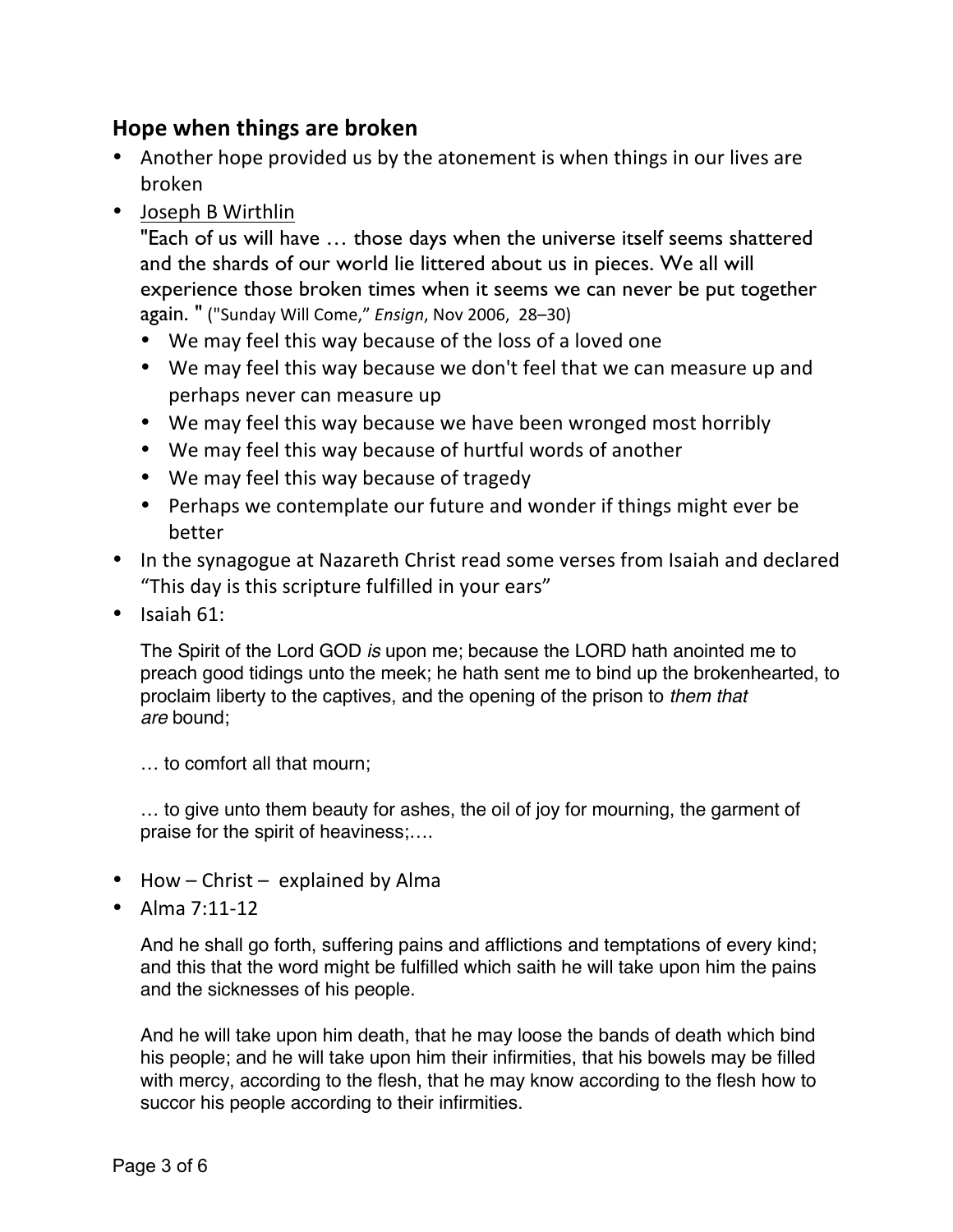- Another free gift  $-$  yet we must meet the criteria to receive this gift
- What is it we must do?
	- $\circ$  Faith that he can and will succor us
	- $\circ$  Turn away from bitterness and sorrow toward the Savior and cast our burdens at his feet
- Christ's invitation:
- D&C  $19:23$ 
	- "walk in the meekness of my spirit and you shall have peace in me
- I would like to share how my daughter found peace through Christ's atonement
- Some of you know our daughter Jennifer she grew up in this ward
- Jennifer  $-35$  years old, married for  $\sim$ 13 years
- Discuss something she has made public posted on her blog on the internet
- Jennifer Struggle Infertility
- **Jennifer talk** she wrote for Mother's day 3 years ago

Having a doctor tell you that there is a zero percent chance of getting pregnant on your own is devastating. And devastated is what I have been for so long. After surgeries and crazy menopausal drugs and knowing that in the end it didn't matter we decided to try in vitro. We were so blessed to have it work our first try. But after the next two rounds failed I was still a girl who couldn't have kids.

Last Mothers Day was that lowest moment when not even having (my daughter) Ivy made me happy. I remember being at the park about a month after Mother's Day and watching a mom with 3 little boys probably under three. I watched her and I got mad. When she put Coke in her little boys bottle I was angry. Why could this mom who wasn't doing a good job, get to have kids and I didn't? Didn't I deserve it more than she did? I was a way better mom than that. It wasn't fair.

Right after that I had a big long talk with my Grandma at a Family reunion. After talking about how life isn't perfect and that life is hard she told me... If we were all to hang our troubles out on the line, you would pick yours and I would pick mine. And that was from the lady that was dying from cancer.

Some time after that I started making a conscious effort to be happy. I decided to be thankful and grateful for the things I did have. I finally realized after all those years of praying for things to be different, for God to help our family grow and to just make it so I could have kids that I had been praying for the wrong thing. I started praying for peace. Peace for my heart to accept the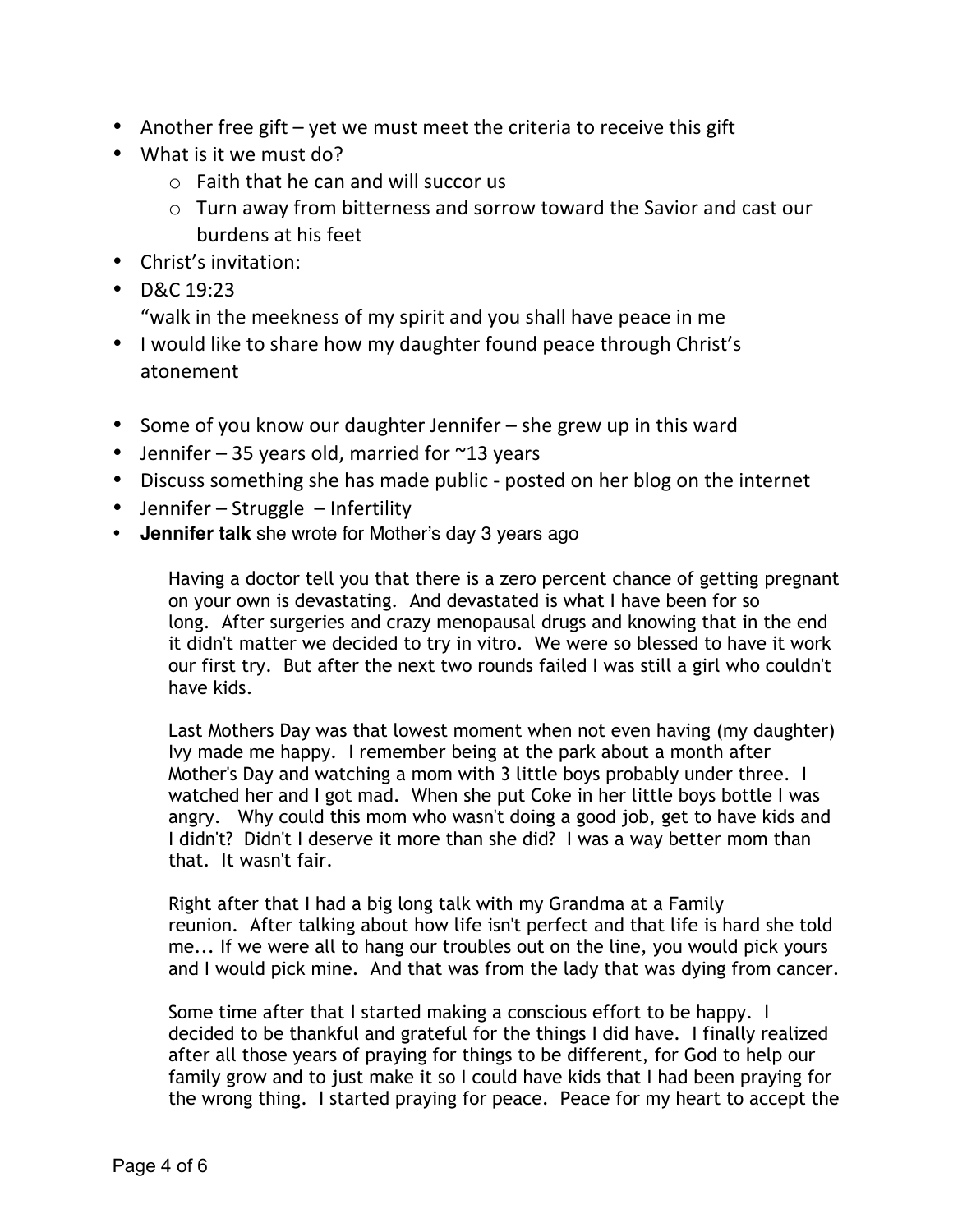circumstances I had been given. I also started praying more for others and wishing peace for so many others struggling with hard things. And as I opened my heart to others and tried to lift people up instead of worrying about my own trials, my burden became so much lighter.

- "Because of Him" social media effort by the Church.
- Jennifer's Facebook post on Friday: "#becauseofhim I can be a better me. Getting to the other side of heartache is difficult. But once I got there I realized how strong I really am. But I also recognize that I didn't do it alone. The Savior was and is with me every step of the way. #infertility #movingon
- "Because of Him" my daughter was able to find peace